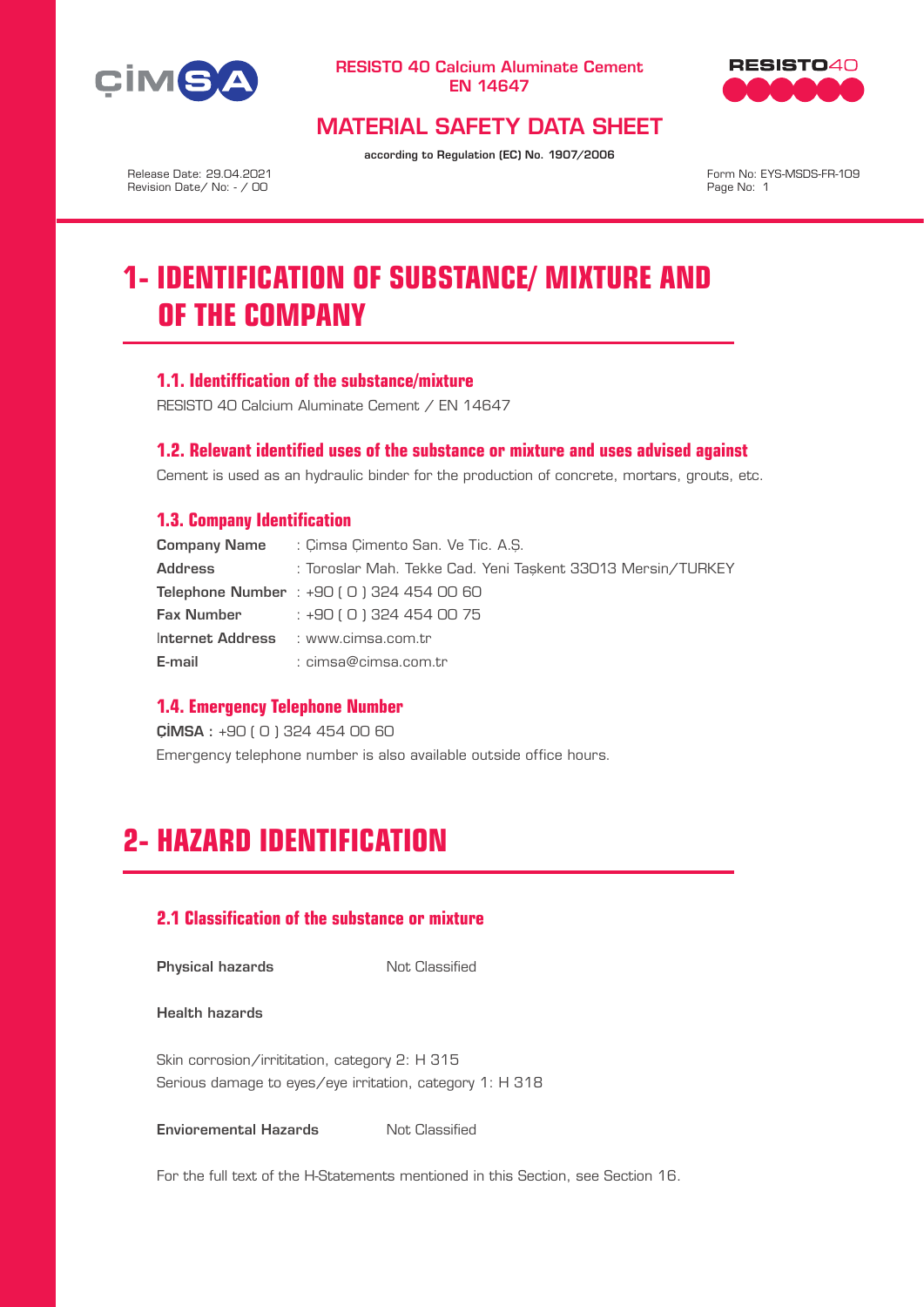



# MATERIAL SAFETY DATA SHEET

according to Regulation (EC) No. 1907/2006

Release Date: 29.04.2021 Revision Date/ No: - / 00

Form No: EYS-MSDS-FR-109 Page No: 2

## **2.2 Label Elements**

Pictogram



Signal Word: Danger

#### Hazard Statements

H 315 (Causes skin irritation)

H 318 (Causes serious eye damage)

#### Precautionary Statements

#### Prevention

P 264: Wash contact areas thoroughly after handling.

P 280: Wear protective gloves/protective clothing/eye protection/face protection.

#### Response

P302+P352: If on skin: Wash with plenty of water P321: Specific treatment (see first aid measures)

P 332+P313: If skin irritation occurs: Get medical advice/attention.

P362+364: Take off contaminated clothing. And wash it before reuse.

P305+P351+P338: If in eyes: Rinse cautiously with water for several minutes. Remove contact lenses,

if present and easy to do. Continue rinsing.

P310: Call a POISON CENTER / doctor - If you feel unwell

#### **Storage**

There is no Precautionary Statement.

# **2.3 Others hazards**

Calcium Aluminate Cement does not contain any soluble chromium VI. The chromium content (VI) controlled in accordance with the standard EN 196-10 (below 2 ppm). Chrome reducing agents are not used.

When Calcium Aluminate Cement mixed with water, Calcium aluminates react chemically and harden. The reaction takes place is exothermic which results a temperature rise. If large quantities of cement is mixed with water, the temperature may increase enough to cause a risk of burns.

When Calcium Aluminate Cement contacts with water, an alkaline solution occurs with a pH of 11-11,5. Inspite of the pH level, the alkaline reserve is limited.

Does not contain free crystalline silica.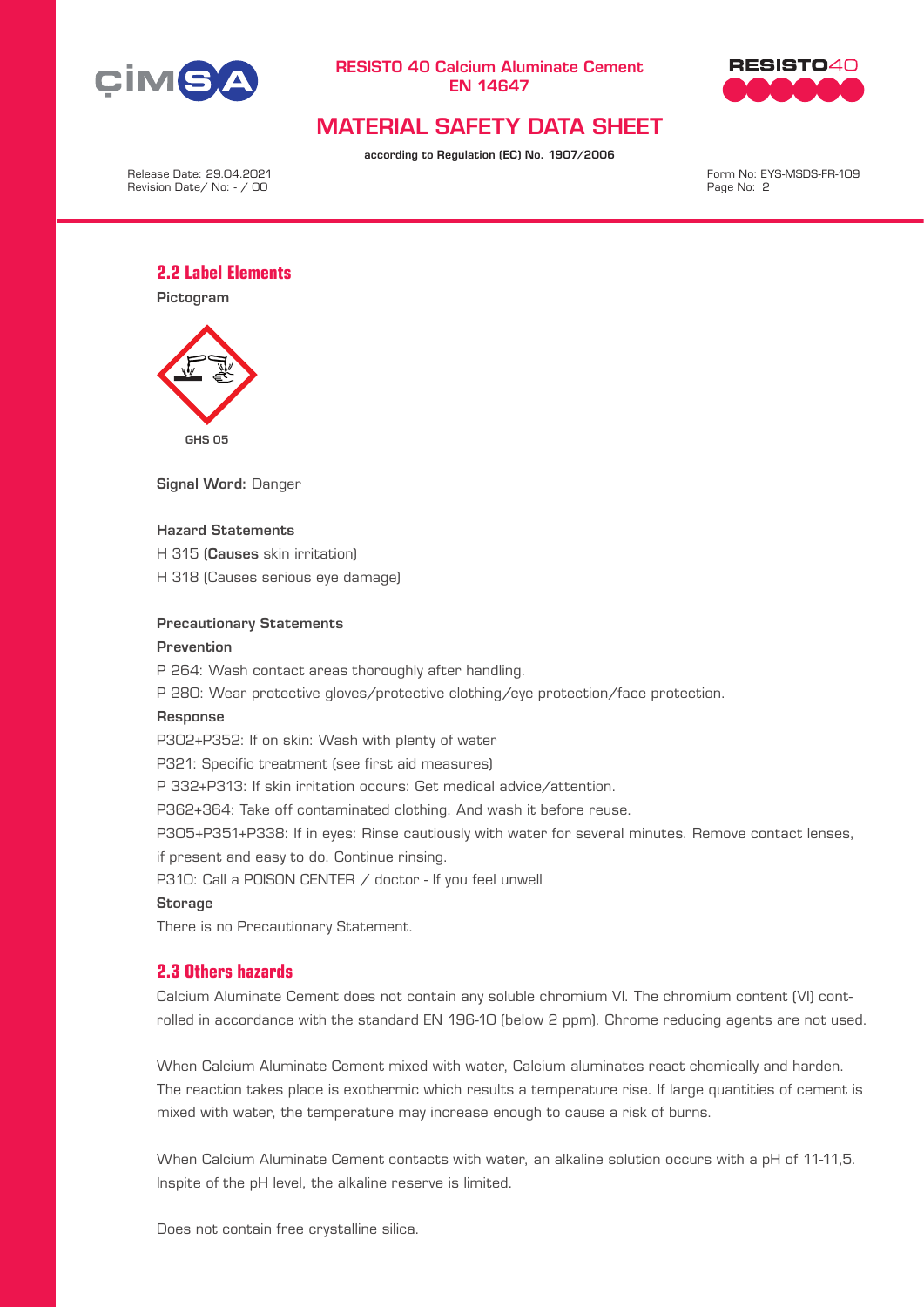



# MATERIAL SAFETY DATA SHEET

according to Regulation (EC) No. 1907/2006

Release Date: 29.04.2021 Revision Date/ No: - / 00

Form No: EYS-MSDS-FR-109 Page No: 3

# **3- COMPOSITION/INFORMATION ON INGREDIENTS**

**3.1. Substances: Cement, Alumina.** 

**3.2. Mixtures:** Cement according to the EN 14647.

Substances which present a health or environmental hazard:

| Substance                      | CAS No     | EC No     | Concentration [%] | Hazard Class                                                | Hazard<br>statements |
|--------------------------------|------------|-----------|-------------------|-------------------------------------------------------------|----------------------|
| Calcium<br>Aluminate<br>Cement | 65997-16-2 | 266-045-5 | 100               | *Skin corr./irr. cat.2<br>*Serious damage eye<br>irr. cat 1 | H 315<br>H 318       |

# **4- FIRST AID MEASURES**

## **4.1 Description of first aid measures**

## General notes

No personal protective equipment is needed for first aid responders. First aid workers should avoid contact with wet cement or wet cement containing mixtures.

#### After significant accidental inhalation

Move person to fresh air. Dust in throat and nasal passages should clear spontaneously. Contact a physician if irritation persists or later develops or if discomfort, coughing or other symptoms persist.

#### After contact with eyes

Don't rub eye as additional cornea damage is possible as a result of mechanical stress. Remove any contact lenses and open the eyelid(s) widely to flush eye(s) immediately by thoroughly rinsing with plenty of clean water for at least 20 minutes to remove all particles. Contact a specialist of occupational medicine or an eye specialist.

#### After skin contact

For dry cement, remove and rinse abundantly with water. For wet cement, wash skin with water.

Remove contaminated clothing, footwear, watches, etc. and clean thoroughly before re-using them. Seek medical treatment in all cases of irritation or burns.

#### After significant accidental ingestion

Do not induce vomitting. If person is conscious, wash out mouth with water and give plenty of water to drink. Get immediate medical attention or contact the anti poison center.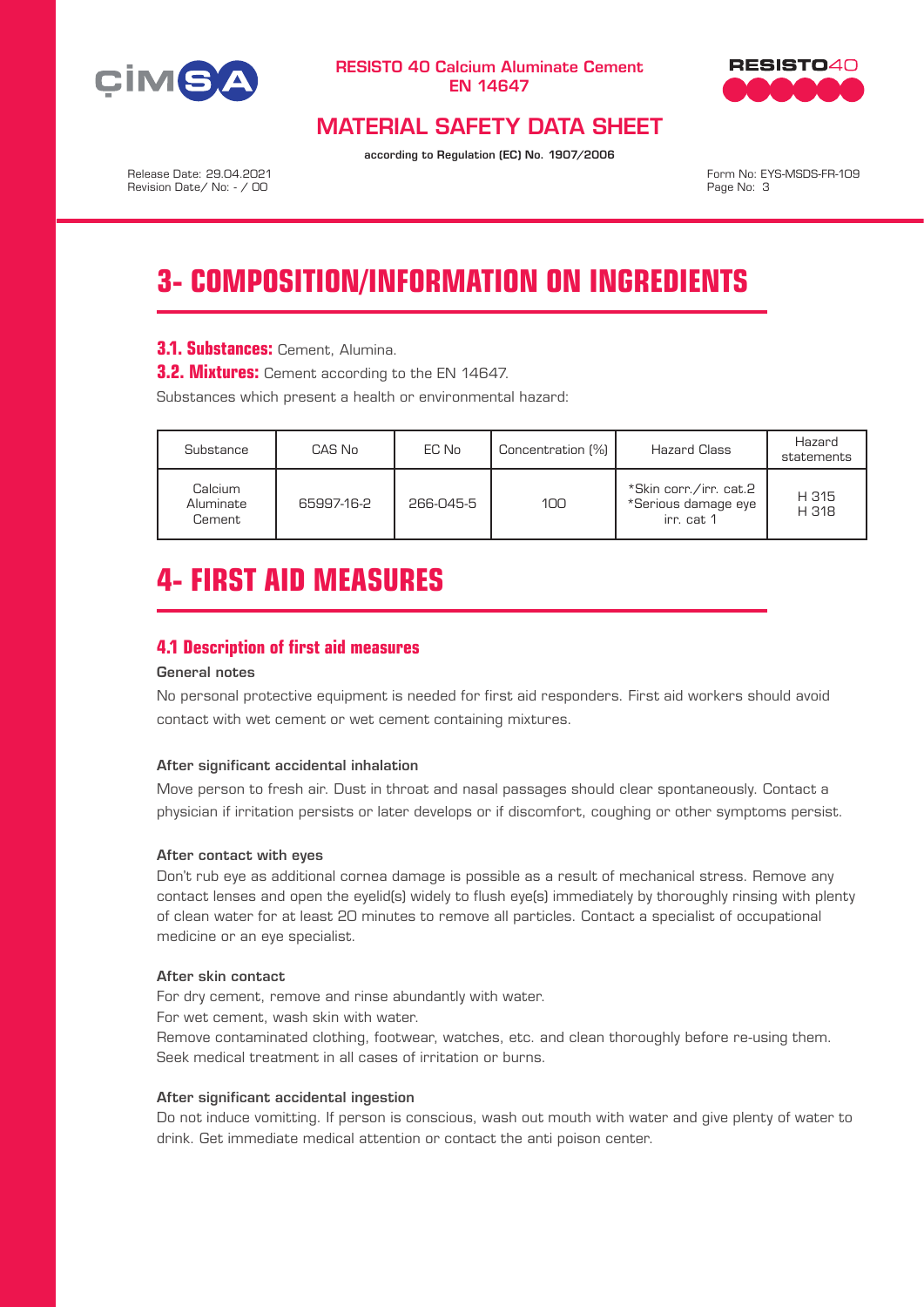



# MATERIAL SAFETY DATA SHEET

according to Regulation (EC) No. 1907/2006

Release Date: 29.04.2021 Revision Date/ No: - / 00

Form No: EYS-MSDS-FR-109 Page No: 4

## **4.2. Most important symptoms and effects, both acute and delayed**

Eyes : Eye contact with cement (dry or wet) may cause serious and potentially irreversible injuries.

Skin : Cement may have an irritating effect on moist skin (due to sweat or humidity) after prolonged contact or may cause contact dermatitis after repeated contact.

Prolonged skin contact with wet cement or wet concrete may cause serious burns because they develop without pain being felt (for example when kneeling in wet concrete even when wearing trousers). For more details see Reference (1).

Inhalation : Repeated inhalation of dust of cements over a long period of time increases the risk of developing lung diseases.

Environment : Under normal use, cement is not hazardous to the environment.

**4.3. Indication of any immediate medical attention and special treatment needed** When contacting a physician, take this SDS with you.

# **5- FIREFIGHTING MEASURES**

Calcium Aluminate cement is not a flammable and explosive mixture.

### **5.1 Extinguishing media**

All fire fighting methods are suitable.

#### **5.2 Special hazards arising from the substance or mixture**

Cements are non-combustible and non-explosive and will not facilitate nor support combustion of other materials.

### **5.3 Advise for fire-fighters**

Cement poses no fire-related hazards. No need for specialist protective equipment for fire fighters. All equipment used for fire fighting is valid.

# **6- ACCIDENTAL RELEASE MEASURES**

#### **6.1 Personal precautions, protective equipment and emergency procedures**

6.1.1 For non-emergency personnel

Wear protective equipment as described under heading 8 and follow the advice for safe handling and use given under heading 7.

#### 6.1.2 For emergency responders

Emergency procedures are not required. However, respiratory protection is needed in situations with high dust levels.

### **6.2 Environment precautions**

Do not wash cement down sewage and drainage systems or into bodies of water (e.g. streams).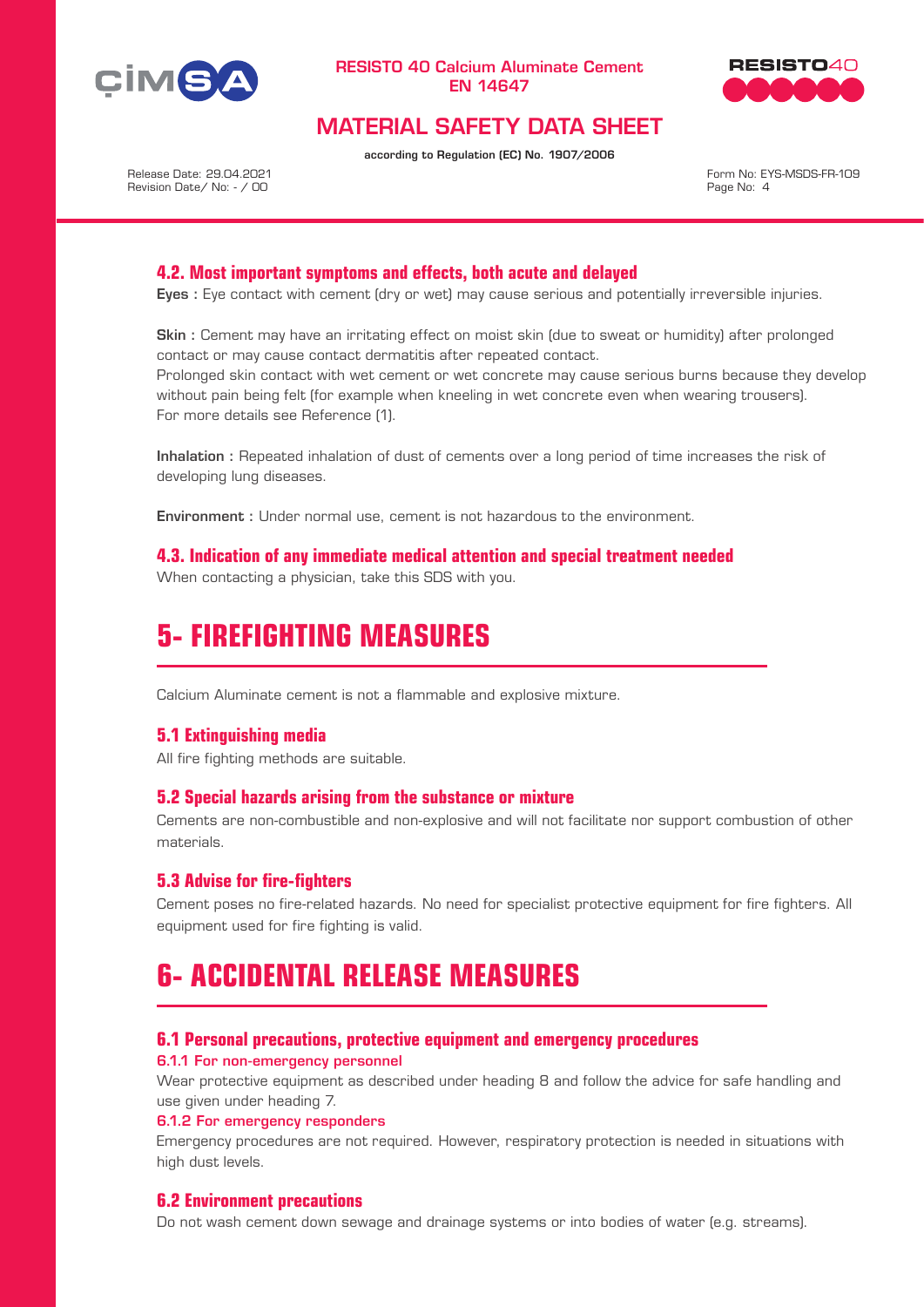



# MATERIAL SAFETY DATA SHEET

according to Regulation (EC) No. 1907/2006

Release Date: 29.04.2021 Revision Date/ No: - / 00 Form No: EYS-MSDS-FR-109 Page No: 5

## **6.3 Methods and material for containment and cleaning up**

Recover the spillage in a dry state if possible.

Dry cement:

Use dry cleanup methods that do not cause airborne dispersion, e.g. :

- Vacuum cleaner (Industrial portable units, equipped with high efficiency particulate filters (HEPA fitler) or equivalent technique).
- Wipe-up the dust by mopping, wet brushing or by using water sprays or hoses (fine mist to avoid that the dust becomes airborn) and remove slurry.

If not possible, remove by slurrying with water (see wet cement).

When wet cleaning or vacuum cleaning is not possible and only dry cleaning with brushes can be done, ensure that the workers wear the appropriate personal protective equipment and prevent dust from spreading.

Avoid inhalation of cement and contact with skin. Place spilled materials into a container. Solidify before disposal as described under heading 13.

Wet cement:

Clean up wet cement and place in a container. Allow material to dry and solidify before disposal as described in heading 13.

# **6.4. Reference to other sections**

See sections 8 and 13 for more details.

# **7- HANDLING AND STORAGE**

Do not handle or store near food and beverages or smoking materials.

### **7.1 Precautions for safe handling**

Follow the recommendations as given under heading 8. Avoid dust development:

- For (bagged) cement used in open-ended mixers: first add the water and then carefully add cement. Keep the height of fall low. Start the mixing smoothly. Do not compress empty bags, except when contained in another clean bag.
- To clean up dry cement See heading 6.3

Carrying cement bags may cause sprains and strains to the back, arms, shoulders and legs. Handle with care and use appropriate control measures.

# **7.2 Conditions for safe storage**

Bulk cement should be stored in silos that are waterproof, dry (internal condensation minimised), clean and protected from contamination.

To prevent burial or suffocation, do not enter a confined space, such as a silo, bin, bulk truck, or other storage container or vessel that stores or contains cement without taking the proper security measures. Cement can build-up or adhere to the walls of a confined space. The cement can release, collapse or fall unexpectedly.

Packed products should be stored in unopened bags clear of the ground in cool, dry conditions and protected from excessive draught in order to avoid degradation of quality. Bags should be stacked in a stable manner.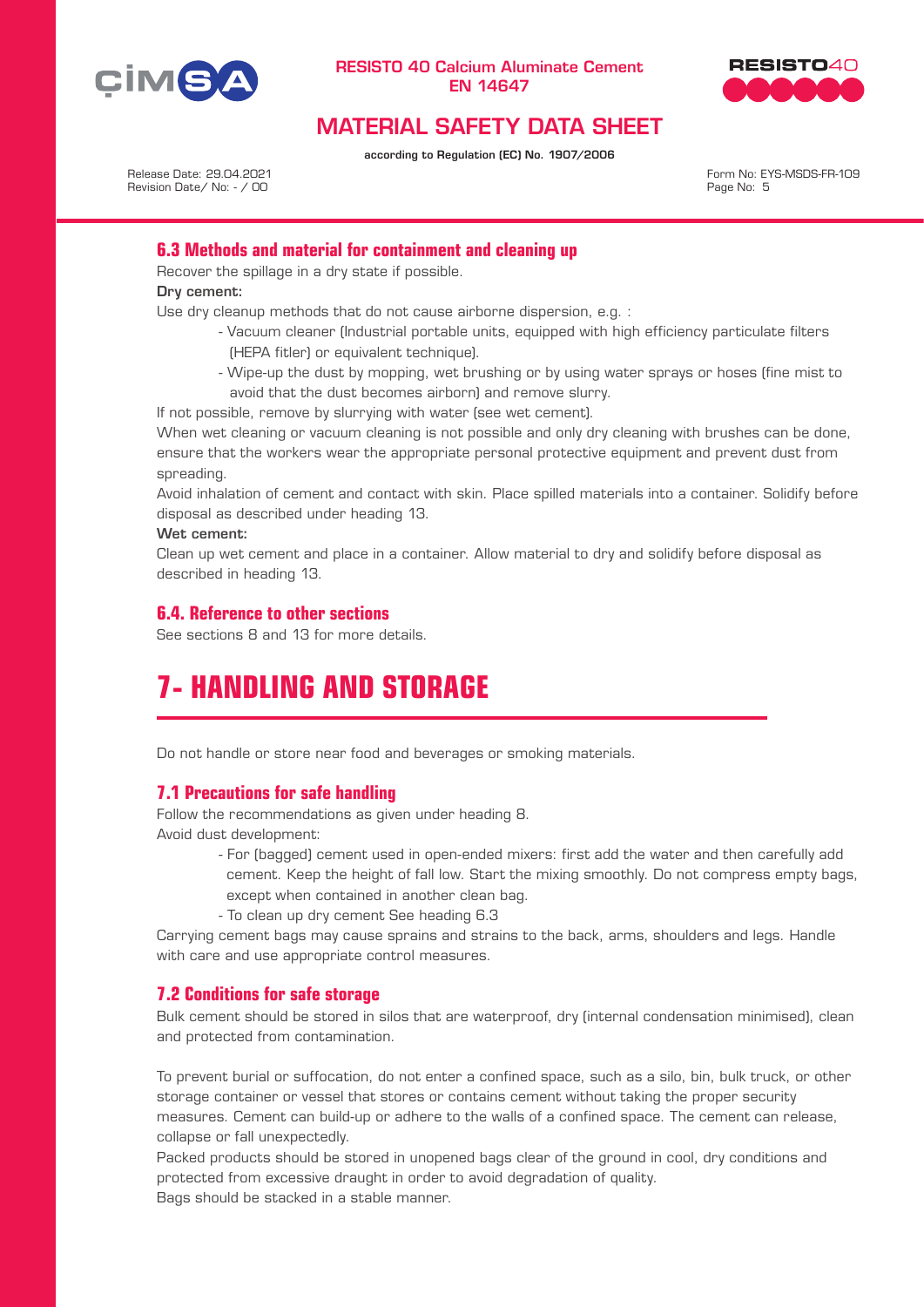



# MATERIAL SAFETY DATA SHEET

according to Regulation (EC) No. 1907/2006

Release Date: 29.04.2021 Revision Date/ No: - / 00

Form No: EYS-MSDS-FR-109 Page No: 6

# **7.3 Specific end use(s)**

Calcium Aluminate Cement does not contain any soluble chromium VI. Chrome reducing agents are not used.

# **8- EXPOSURE CONTROLS/PERSONAL PROTECTION**

## **8.1 Control parameters**

Use local exhaust or general dilution ventilation or other suppression methods to maintain dust levels below exposure limits.

## **8.2 Exposure Controls**

#### 8.2.1 Appropriate engineering controls

Measures to reduce generation of dust and to avoid dust propagating in the environment such as dedusting, exhaust ventilation and dry clean-up methods which do not cause airborne dispersion.

#### 8.2.2 Occupational exposure controls

General: During work avoid kneeling in fresh mortar or concrete wherever possible. If kneeling is absolutely necessary then appropriate waterproof personal protective equipment must be worn. Do not eat, drink or smoke when working with cement to avoid contact with skin or mouth. Immediately after working with cement or cement- containing materials, workers should wash or shower or use skin moisturisers. Remove contaminated clothing, footwear, watches, etc. And clean thoroughly before re-using them.

Respiratory Protection: When a person is exposed to dust levels above exposure limits, use appropriate respiratory protection. It should be adapted to the dust level and conform to the relevant EN standart. Avoid creating airbone dust conditons. Local exhaust ventillation is preferred since it prevents release of contaminants in to the work area by controlling it at the source. If local or general ventillation is not adequate to control dust levels below exposure limits, use OES approved respirators.



Eye Protection: Wear approved glasses or safety goggles according to EN 166 when handling dry or wet cement to prevent contact with eyes.



Skin Protection: Use impervious, abrasion and alkali resistant gloves ( made of low soluble Cr(VI) containing material) internally lined with cotton, boots, closed long- sleeved protective clothing as well as skin care products (including barrier creams) to protect the skin from prolonged contact with wet cement. Particular care should be taken to ensure that wet cement does not enter the boots.

In some circumstances, such as when laying concrete or screed, waterproof trousers or kneepads are necessary.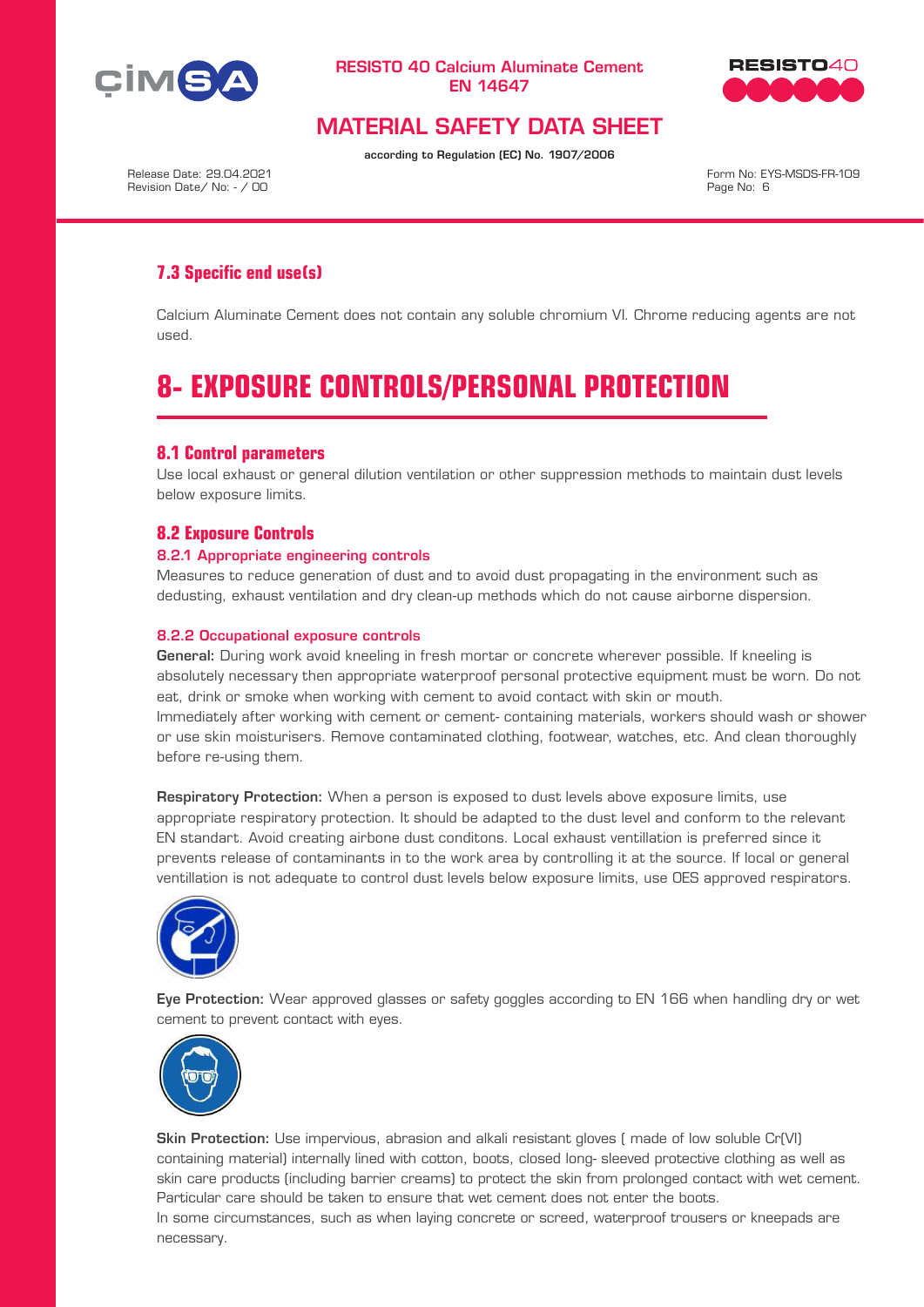



# MATERIAL SAFETY DATA SHEET

according to Regulation (EC) No. 1907/2006

Release Date: 29.04.2021 Revision Date/ No: - / 00

Form No: EYS-MSDS-FR-109 Page No: 7



Thermal hazards Not applicable.

### **8.2.3 Enviromental exposure controls**

Air : Environmental exposure control for the emission of cement particles into air has to be in accordance with the available technology and regulations for the emission of general dust particles.

Water : Do not wash cement into sewage systems or into bodies of water, to avoid high pH. Above pH 9 negative ecotoxicological impacts are possible.

Soil and terrestrial environment : No special emission control measures are necessary for the exposure to the terrestrial environment.

# **9- PHYSICAL AND CHEMICAL PROPERTIES**

### **9.1 Information on Basic Physical and Chemical Properties**

(a) Appearance: Dry cement is a finely ground solid inorganic dark brown dust.

- (b) Odour: Odourless
- (c) Odour threshold: Odourless
- (d) pH:  $(T = 20 °C)$  in water, water-solid ratio 1:2): 10 12
- (e) Melting point:  $> 1100$  °C

(f) Initial boiling point and boiling range: Not applicable

- (g) Flash point: Not applicable as is not a liquid
- (h) Evaporation rate: Not applicable as is not a liquid
- (i) Flammability (solid, gas): Not applicable
- (j) Upper/lower flammability or explosive limits: Not applicable as is not a flammable gas
- (k) Vapour pressure: Not applicable.
- (l) Vapour density: Not applicable.

(m) Relative density:  $3,20-3,30$ ; Apparent density:  $1,0 - 1,3$  g/cm<sup>3</sup>

- (n) Solubility(ies) in water  $(T = 20 °C)$ : slight  $(0.1-1.5 q/l)$
- (o) Partition coefficient: n-octanol/water: Not applicable as is inorganic mixture
- (p) Auto-ignition temperature: Not applicable
- (q) Decomposition temperature: Not applicable as no organic peroxide present
- (r) Viscosity: Not applicable as not a liquid

(s) Explosive properties: Not applicable. Not explosive or pyrotechnic. Not capable of a self-sustaining exothermic chemical reaction.

(t) Oxidising properties: Not applicable as does not cause or contribute to the combustion of other materials

#### **9.2. Other information**

Not applicable.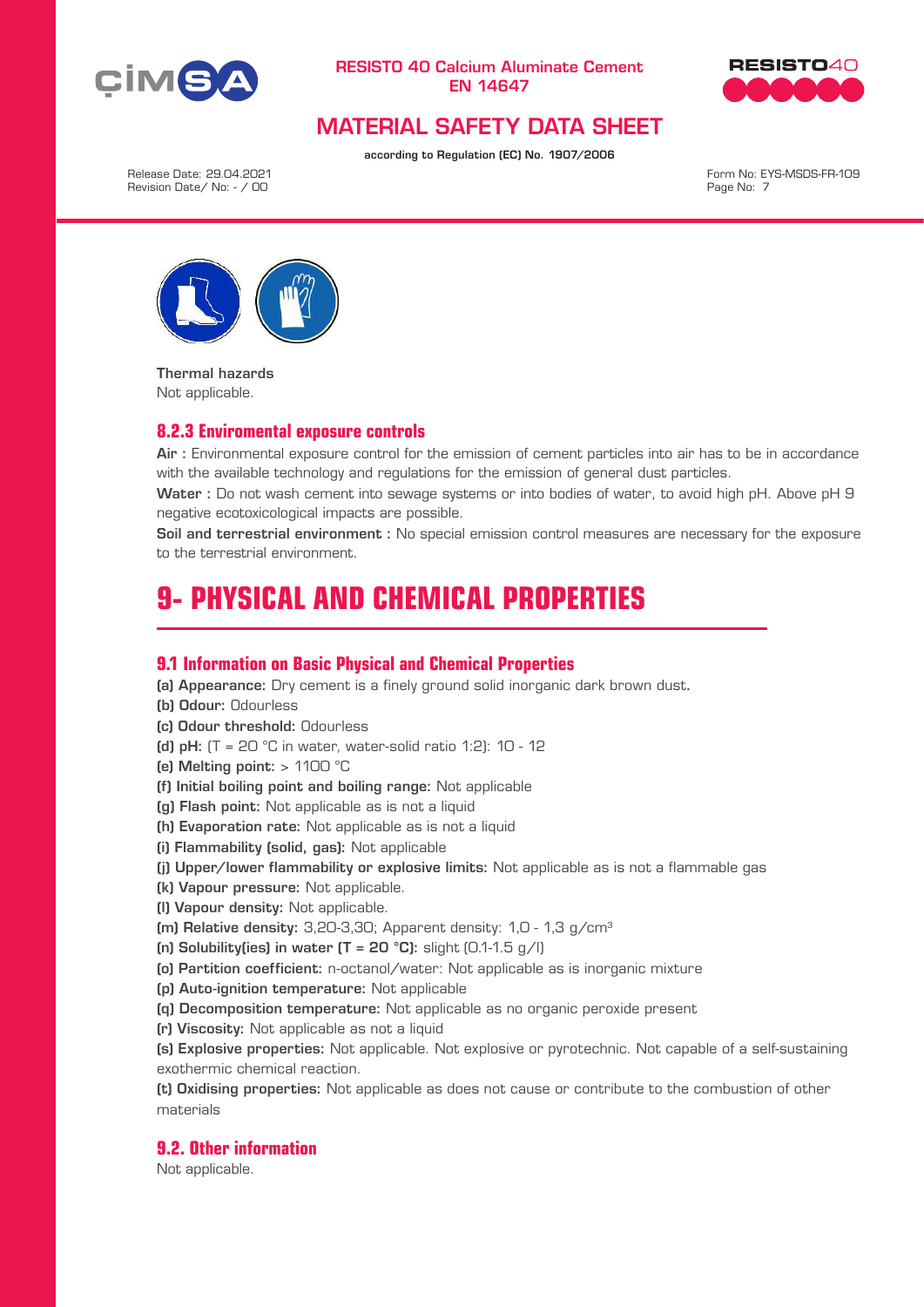



# MATERIAL SAFETY DATA SHEET

according to Regulation (EC) No. 1907/2006

Release Date: 29.04.2021 Revision Date/ No: - / 00

Form No: EYS-MSDS-FR-109 Page No: 8

# **10- STABILITY AND REACTIVITY**

# **10.1 Reactivity**

When mixed with water, cements will harden into a stable mass that is not reactive in normal environments.

# **10.2 Chemical stability**

Dry Calcium Aluminate Cements are stable as long as they are stored properly (see Heading 7). When mixed with water, cements will harden into form a stable calcium aluminate hydrates. This reaction is exothermal and may last up to 24 hours.

## **10.3 Possibility of hazardous reactions**

Cements dont cause hazardous reactions.

# **10.4 Conditions to avoid**

Humidity during storage may cause lump formation and loss of producty quality.

## **10.5 Incompatible materials**

Uncontrolled use of aluminium powder in wet cement should be avoided as hydrogen is produced.

### **10.6 Hazardous decomposition products**

Cements will not decompose into other hazardous products and do not polymerise.

# **11- TOXICOLOGICAL INFORMATION**

# **11.1 Information on toxicological effects**

a) Acute Toxicity: Not applicable.

b) Skin corrosion / irritation: Dry cement in contact with wet skin or exposure to moist or wet cement may cause thickening, cracking or fissuring of the skin. Prolonged contact in combination with abrasion can cause severe burns.

c) Eye Damage/ irritation: Direct contact with cement may cause corneal damage by mechanical stress, immediate or delayed irritation or inflammation. Direct contact by larger amounts of dry cement or splashes of wet cement may cause effects ranging from moderate eye irritation (e.g. conjunctivitis or blepharitis) to chemical burns and blindness.

d) Respiratory / skin sensitisation: Cement may irritate the throat and respiratory tract. Coughing, sneezing, and shortness of breath may ocur following exposures in excess of occupational exposure limits.

Chronic exposure to respirable dust in excess of occupational exposure limits may cause coughing, shortness of breath and may cause chronic obstructive lung disease (COPD).

Some individuals may exhibit eczema upon exposure to wet cement, caused either by the high pH which induces irritant contact dermatitis, or by an immunological reaction to soluble Cr (VI) which elicits allergic contact dermatitis [Reference (4)]. The response may appear in a variety of forms ranging from a mild rash to severe dermatitis and is a combination of those two mechanisms. An exact diagnosis is often difficult to assess.

Swallowing large quantities may cause irritation to the gastrointestinal tract.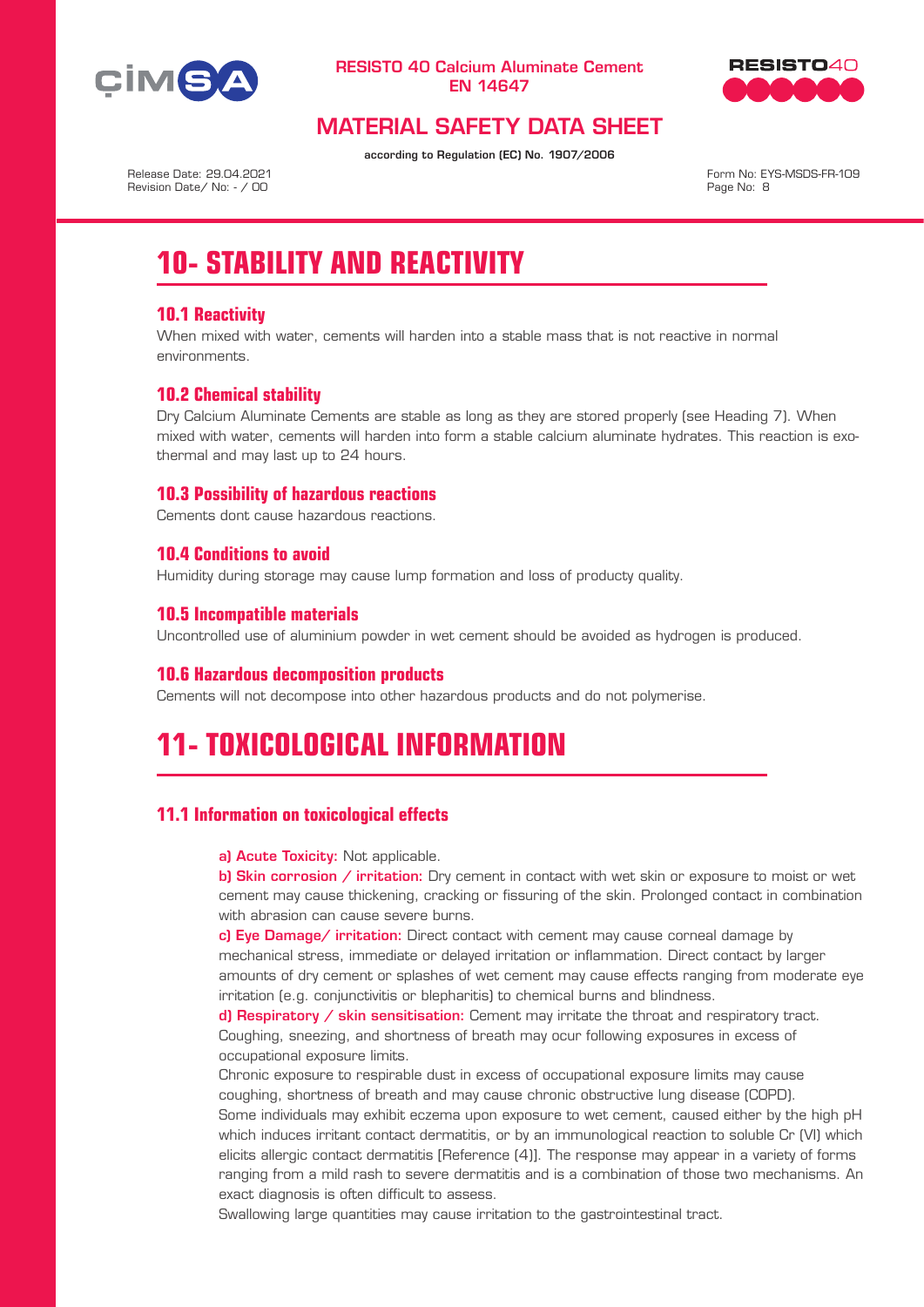



# MATERIAL SAFETY DATA SHEET

according to Regulation (EC) No. 1907/2006

Release Date: 29.04.2021 Revision Date/ No: - / 00 Form No: EYS-MSDS-FR-109 Page No: 9

- e) Mutagenicity: Not applicable.
- f) Carcinogenicity: Not applicable.
- g) Toxic for reproduction: Not applicable.
- h) Specific target organ toxicity (single exposure): Not applicable.
- i) Specific target organ toxicity (repeated exposure): Not applicable.
- il Aspiration hazard: Not applicable.

# **12- ECOLOGICAL INFORMATION**

### **12.1 Toxicity**

The product is not expected to be hazardous to the environment (LC50 aquatic toxicity not determined). The addition of large amounts of cement to water may, however, cause a rise in pH and may, therefore, be toxic to aquatic life under certain circumstances.

### **12.2 Persistence and degradability**

Not applicable.After hardening, cement presents no toxicity risks.

#### **12.3 Bioaccumulative potential**

Not applicable.After hardening, cement presents no toxicity risks.

#### **12.4 Mobility in soil**

Not applicable. After hardening, cement presents no toxicity risks.

#### **12.5 Results of PBT and vPvB assessment**

Not applicable as cement is an inorganic material. After hardening, cement presents no toxicity risks.

### **12.6 Other adverse effects**

Not applicable.

# **13- DISPOSAL CONSIDERATIONS**

#### **13.1 Waste treatment methods**

Do not dispose of into sewage systems or surface waters.

#### Product-Cement that has exceeded its shelf life

EWC entry: 10 13 99 (wastes not otherwise specified) (and when demonstrated that it contains more than 0.0002% soluble Cr(VI)): Shall not be used/ sold other than for use in controlled closed and totally automated processes or should be recycled or

disposed of according to local legislation or treated again with a reducing agent.

# Product-unused residue or dry spillage

EWC entry: 10 13 06 (Other particulates and dust)

Pick up dry. Mark the containers. Possibly reuse depending upon shelf life considerations and the requirement to avoid dust exposure. In case of disposal, harden with water and dispose according to "Product-after addition of water, hardened" .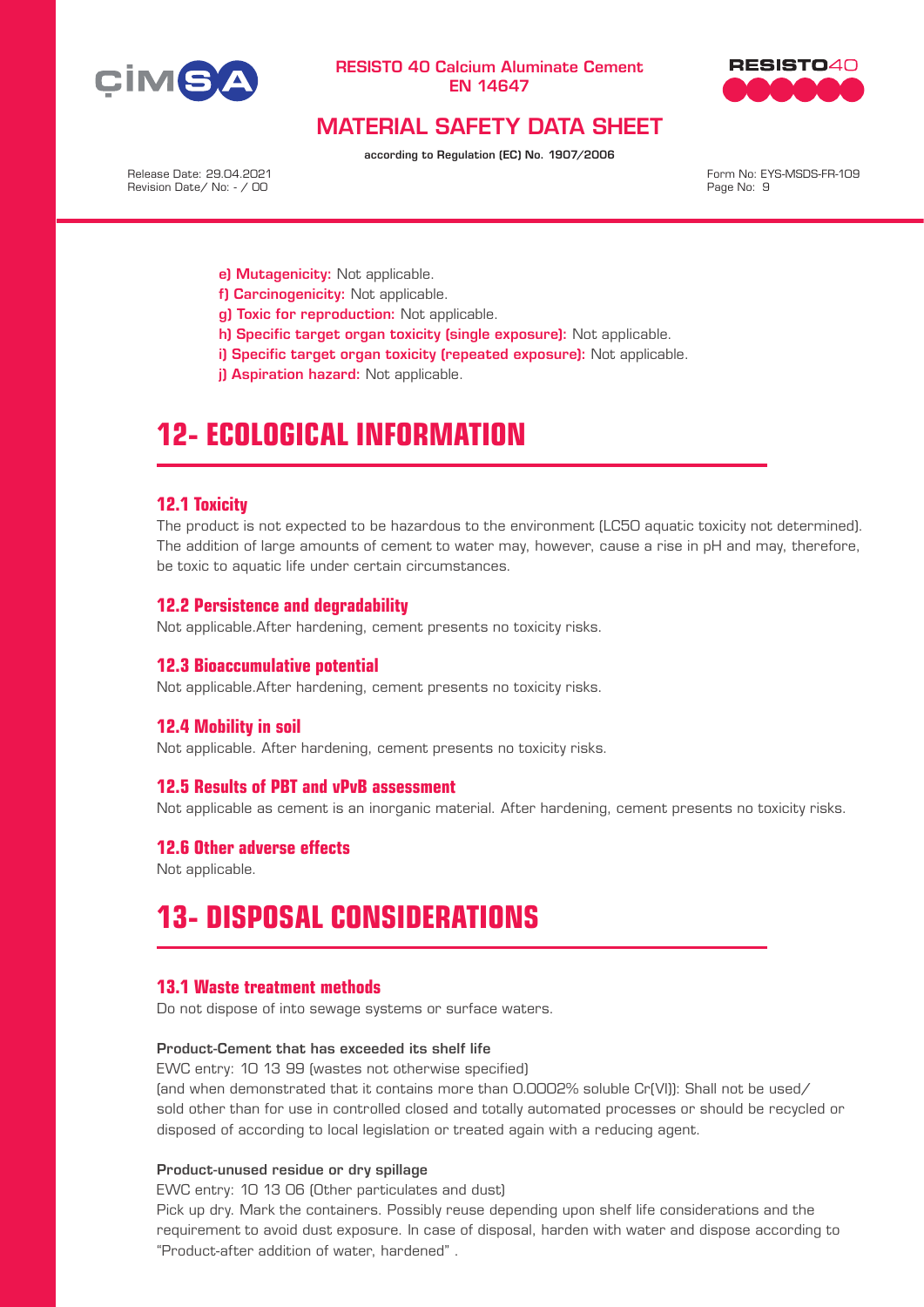



# MATERIAL SAFETY DATA SHEET

according to Regulation (EC) No. 1907/2006

Release Date: 29.04.2021 Revision Date/ No: - / 00 Form No: EYS-MSDS-FR-109 Page No: 10

#### Product-slurries

Allow to harden, avoid entry in sewage and drainage systems or into bodies of water (e.g. streams) and dispose of as indicated in "Product-after addition of water, hardened" .

#### Product-after addition of water, hardened

Dispose of according to the local legislation. Avoid entry into the sewage water system. Dispose of the hardened product as concrete waste. Due to the inertisation, concrete waste is not a dangerous waste. EWC entries: 10 13 14 (waste from manufacturing of cement- waste concrete or concrete sludge) or 17 01 01 (construction and demolition wastes-concrete).

#### Packaging

Completely empty the packaging and process it according to local legislation. EWC entries: 15 01 01(waste paper and cardboard packaging).

# **14- TRANSPORT INFORMATION**

Cement is not covered by the international regulation on the transport of dangerous goods (IMDG, IATA, ADR/RID), therefore no classification is required.

No special precautions are needed apart from those mentioned under Heading 8.

#### **14.1. UN number**

Not relevant

#### **14.2. UN proper shipping name**

Not relevant

#### **14.3. Transport hazard class(es)**

Not relevant

#### **14.4. Packing group**

Not relevant

# **14.5. Environmental hazards**

Not relevant

### **14.6. Special precautions for user**

Not relevant

### **14.7. Transport in bulk according to Annex II of MARPOL73/78 and the IBC Code**

Not relevant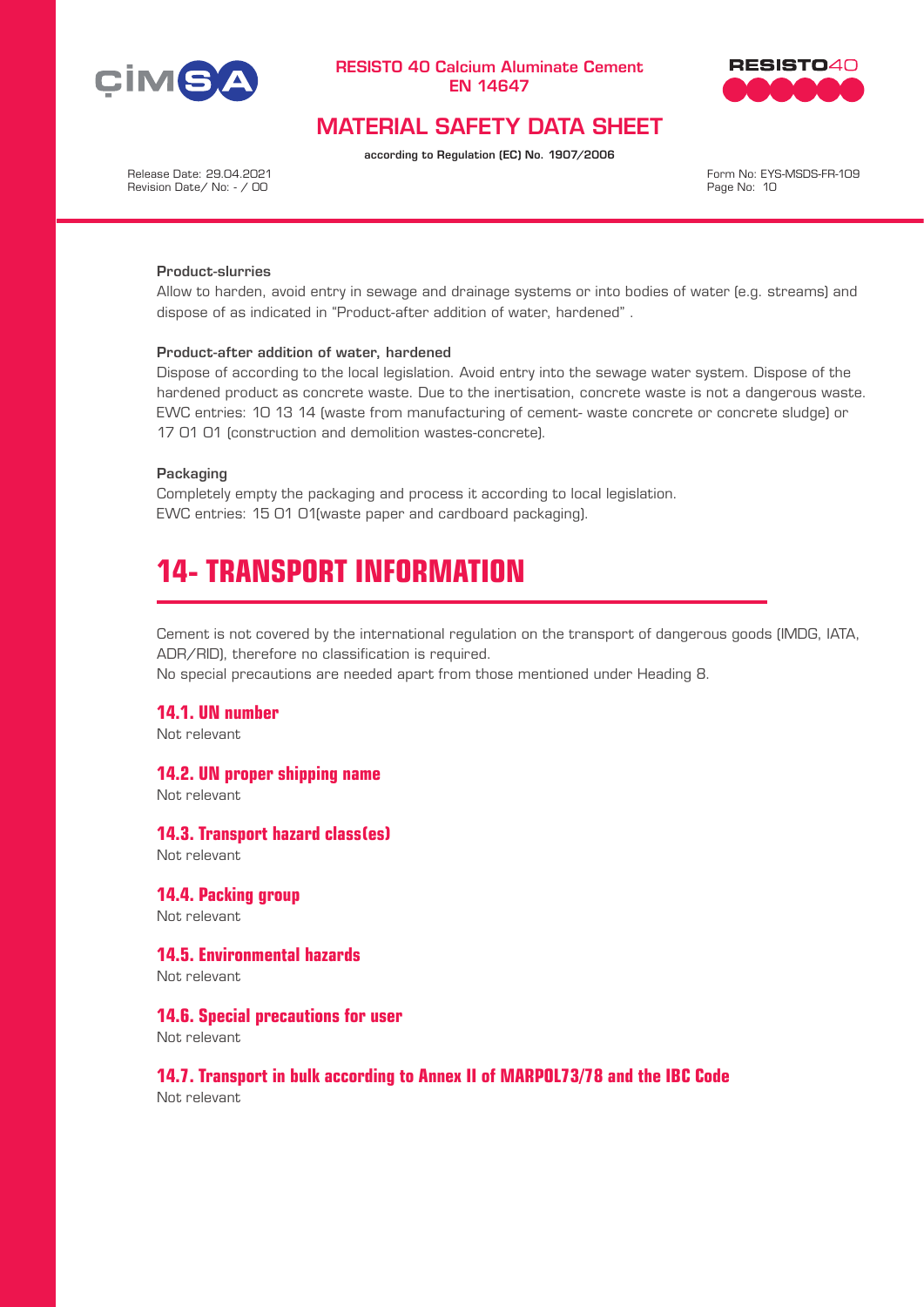



# MATERIAL SAFETY DATA SHEET

according to Regulation (EC) No. 1907/2006

Release Date: 29.04.2021 Revision Date/ No: - / 00

Form No: EYS-MSDS-FR-109 Page No: 11

# **15- REGULATORY INFORMATION**

# **15.1 Safety, health and environmental regulations/legislation specific for the substance or mixture**

Regulation (EC) No 1272/2008 of the European Parliament and of the Council of 16 December 2008 on classification, labelling and packaging of substances and mixtures (as amended). Regulation (EC) No 1907/2006 of the European Parliament and of the Council of 18 December 2006 concerning the Registration, Evaluation, Authorisation and Restriction of Chemicals (REACH) (as amended).

The marketing and use of cement is subject to a restriction on the content of soluble Cr (VI) : The restriction on marketing and use of cement is subject to the requirements of REACH Annex XVII point 47.

#### REACH requirements:

Cement is a mixture according to REACH and is not subject to registration. Cement clinker is exempt from registration (Art 2.7 (b) and Annex V.10 of REACH). However, some substances in the mixture cement might require registration and an exposure scenarios. The necessary exposure scenarios will be added in the annex to this SDS as soon as these substances have been registered and the exposure scenarios have been received from the registrant.

# **15.2 Chemical Safety Assessment**

No chemical safety assessment has been carried out for this mixture by the supplier.

# **16- OTHER INFORMATION**

#### Hazard Statements

H 315 (Causes skin irritation) H 318 (Causes serious eye damage)

#### Precautionary Statements

#### Prevention

P 264: Wash contact areas thoroughly after handling.

P 280: Wear protective gloves/protective clothing/eye protection/face protection.

#### Response

P302+P352: If on skin: Wash with plenty of water P321: Specific treatment (see first aid measures) P 332+P313: If skin irritation occurs: Get medical advice/attention. P362+364: Take off contaminated clothing. And wash it before reuse. P305+P351+P338: If in eyes: Rinse cautiously with water for several minutes. Remove contact lenses, if present and easy to do. Continue rinsing. P310: Call a P0ISON CENTER / doctor - If you feel unwell Storage / Disposal

There is no Precautionary Statement